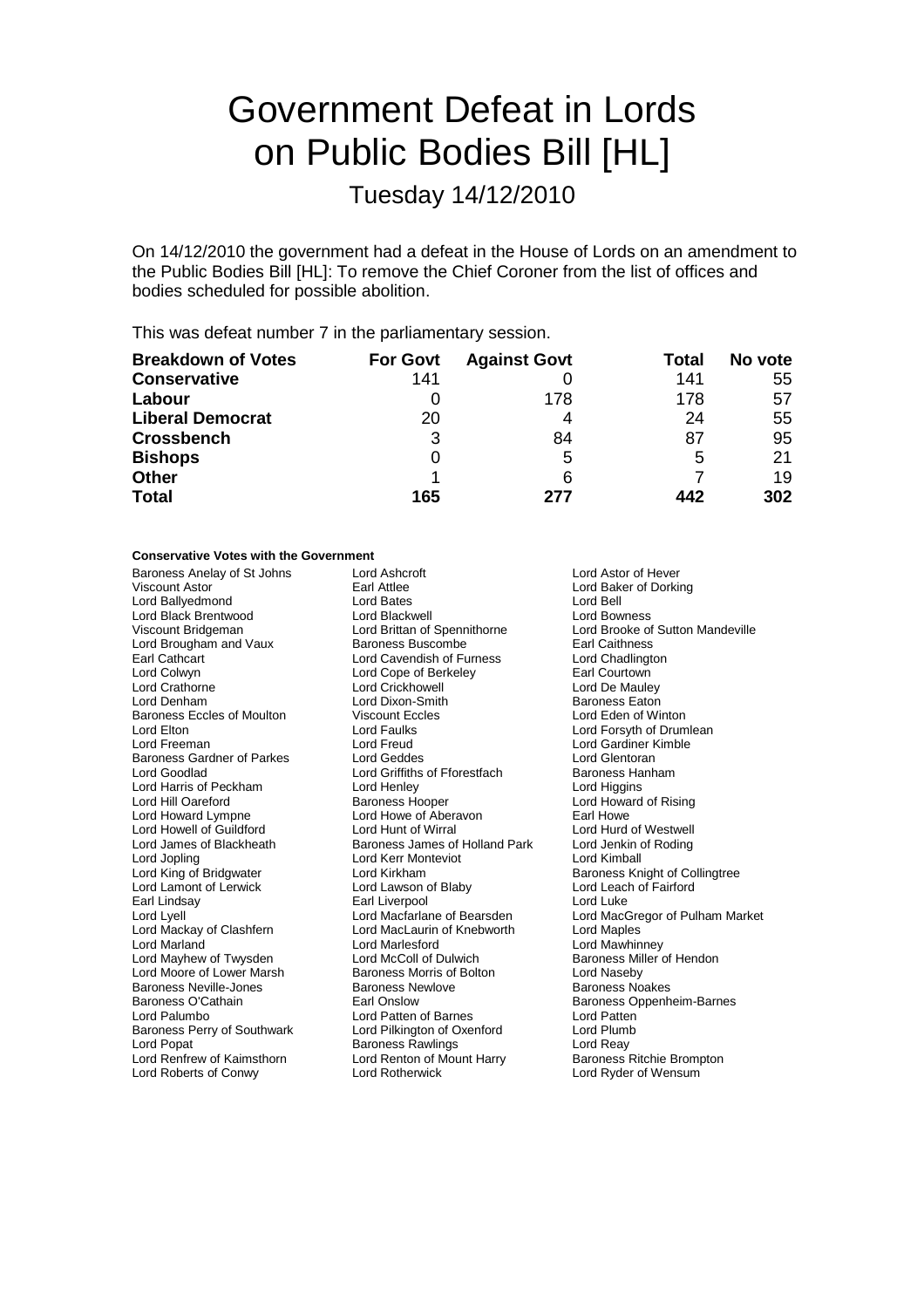Lord Sanderson of Bowden Lord Sassoon Corporation Baroness Seccombe<br>
Lord Selsdon Lord Selsink of Douglas Lord Selsdon Earl Selborne **Lord Selkirk of Douglas** Lord Selsdon<br>
Baroness Sharples **Lord Shaw of Northstead** Lord Sheikh Baroness Shephard of Northwold Earl Shrewsbury Lord Skelmersdale<br>
Lord Soulsby of Swaffham Prior Lord Spicer Lord Stelmers Stedman-Scott Lord Soulsby of Swaffham Prior Lord Spicer<br>
Lord Stewarthy Cord Stewarth Cord Stewarth Lord Strathclyde<br>
Lord Strathclyde Lord Sterling of Plaistow Lord Stewartby Lord Strathcly<br>
Lord Taylor of Holbeach Lord Trefgarne Lord Trefgarne Lord Trimble Lord Taylor of Holbeach Lord Trefgarne Lord Trimble Baroness Trumpington **Communist Communist Viscount Ullswater** Communist Communist Communist Communist Communist Co<br>
Baroness Verman Lord Waddington<br>
Lord Vinson Lord Vinson **Lord Waddington** Lord Water Lord Wade of Chorlton Lord Wade of Chorlton Lord Wade of Chorlton Lord Waldegrave of North Hill Baroness Warsi

Lord Shaw of Northstead Lord Sheikh<br>Earl Shrewsbury Lord Skelmersdale Lord Waldegrave of North Hill Lord Wei **Baroness Wilcox Baroness Wilcox** Viscount Younger Leckie

#### **Conservative Votes against the Government**

### **Labour Votes with the Government**

### **Labour Votes against the Government**

Baroness Andrews **Example 2** Lord Archer of Sandwell **Baroness Armstrong Hill Top**<br>
Lord Barcher Lord Barnett Lord Barnett Lord Bassam of Brighton Lord Bhattacharyya **Baroness Billingham** Lord Bilston<br>Baroness Blackstone **Baroness Blood** Baroness Blood Lord Boateng Baroness Blackstone Baroness Blood Lord Boateng<br>
Lord Boyd of Duncansby Lord Bradley Lord Borrie **Lord Boyd of Duncansby**<br>
Lord Brada **Lord Brett** Lord Brookman Lord Brooks of Tremorfa Lord Campbell-Savours Lord Carter of Coles Lord Christopher Lord Clark of Windermere Lord Clarke of Hampstead Lord Clinton-Davis Baroness Cohen of Pimlico Lord Corbett of Castle Vale Baroness Corston<br>Baroness Crawley Lord Cunningham of Felling Lord Davies Stamford<br>Lord Davies of Oldham Lord Davies of Coity Baroness Dean of Tho Lord Donoughue Baroness Drake Lord Dubs Lord Eatwell و Lord Elder Lord Elder Lord Evans of Temple Guiting<br>Lord Evans of Parkside Lord Falconer of Thoroton Baroness Farrington of Ribble Lord Faulkner of Worcester Lord Filkin<br>Lord Foster of Bishop Auckland Lord Foulkes of Cumnock Lord Foster of Bishop Auckland Lord Foulkes of Cumnock Baroness Gale<br>Baroness Gibson of Market Rasen Lord Giddens Colding Baroness Gibson of Market Rasen Lord Giddens<br>Lord Gordon of Strathblane Baroness Goudie Lord Graham of Edmonton Lord Grantchester Lord Grocott Lord Harris of Haringey **Lord Harrison**<br>
Lord Hatterslev **Lord Haworth** Baroness Healy Primrose Hill Baroness Hollis of Heigham Lord Howarth of Newport Baroness Howells of St Davids Lord Howie of Troon **Lord Hoyle** Lord Hoyle **Baroness Hughes Stretford**<br>
Lord Hughes of Woodside **Baroness Hughes Corp.** Lord Hunt of Kings Heath Lord Irvine of Lairg Lord Hughes of Woodside Lord Hunt of Kings Heath Lord Irvine of Lairg Baroness Jones of Whitchurch Lord Jordan Lord Judd<br>
Baroness Kennedy of The Shaws Lord King of West Bromwich Lord Kinnock Baroness Kennedy of The Shaws Lord King of West Bromwich Lord Kinnock<br>Baroness Kinnock Holyhead Lord Knight Weymouth Lord Lea of Crondall Baroness Kinnock Holyhead Baroness Liddell Coatdyke Lord Liddle Lord Liddle Lord Lipsey<br>
Lord Lympne Lord Macdonald of Tradeston Lord MacKenzie of Culkein Lord Lympne Lord Macdonald of Tradeston Lord MacKenzie of Culkein<br>Lord Mackenzie of Framwellgate Baroness Mallalieu Baroness Massey of Darwen Lord Mackenzie of Framwellgate Baroness Ma<br>Lord Maxton Baroness Ma Lord Maxton Lord McConnell Glenscorrodale<br>
Baroness McDonagh Lord McCall Alcluith Lord McConnell Glenscorrodale<br>
Lord McFall Alcluith Lord McFall Alcluith Baroness McIntosh of Hudnall Lord McKenzie of Luton **Lord Morgan** Lord Morgan Charoless Morgan of Drefelin<br>Baroness Morgan of Huvton Lord Morris of Manchester **Baroness Morris of Yardle**v Baroness Morgan of Huyton Lord Morris of Manchester Baroness Mc<br>Lord Morris of Handsworth Lord Morris of Aberavon Lord Myners Lord Morris of Handsworth Baroness Nye Lord O'Neill of Clackmannan Lord Parekh Lord Patel of Bradford **Lord Pendry** Lord Pendry **Baroness Pitkeath**<br>
Lord Plant of Highfield **Baroness Prosser** Lord Plant of Highfield **Lord Ponsonby of Shulbrede** Baroness Provent Baroness Provent Baroness Quin<br>
Baroness Quin<br>
Lord Radice Baroness Ramsay of Cartvale Lord Rea Lord Rea Lord Reid Cardowan<br>
Baroness Rendell of Babergh Lord Richard Corp Lord Rogers of Riverside Baroness Rendell of Babergh Lord Richard<br>Lord Rosser Lord Rowlands Lord Sawyer **Baroness Scotland of Asthal** Lord Sewel<br>
Lord Sheldon **Baroness Sherlock** Baroness Sherlock **Martin** Viscount Simon Lord Sheldon **Baroness Sherlock**<br>
Baroness Smith Basildon **Baroness Sherlock** Cord Smith of Leigh Lord Snape Lord Soley Lord Stevenson Balmacara

Lord Adonis Lord Ahmed Lord Anderson of Swansea Lord Barnett<br>
Baroness Billingham<br>
Lord Bilston<br>
Lord Bilston Lord Cunningham of Felling<br>Lord Davies of Coity Lord Dixon **Baroness Donaghy**<br>Baroness Drake **Baroness Donaghy** Baroness Jay of Paddington Baroness Quin Lord Stone of Blackheath **Lord Strabolgi** Baroness Symons of Vernham Dean

Lord Brooke of Alverthorpe<br>Lord Browne Ladyton Lord Davies of Oldham Lord Davies of Coity Baroness Dean of Thornton-le-Fylde<br>
Lord Desain Lord Dixon Lord Dixon<br>
Baroness Donaghy Lord Falconer of Thoroton **Baroness Farrington of Ribbleton**<br> **Baroness Ford** Baroness Ford Baroness Goudie Baroness Gould of Potternewton<br>Lord Grantchester Baroness Gould of Potternewton Lord Haworth **Baroness Hayter Kentish Town**<br>
Baroness Henig<br>
Lord Howarth of Newport **Baroness Howells of St Davids** Baroness McIntosh of Hudnall Baroness Royall of Blaisdon<br>Lord Sewel Lord Smith of Leigh Baroness Smith of Gilmorehill<br>
Lord Soley<br>
Lord Stevenson Balmacara